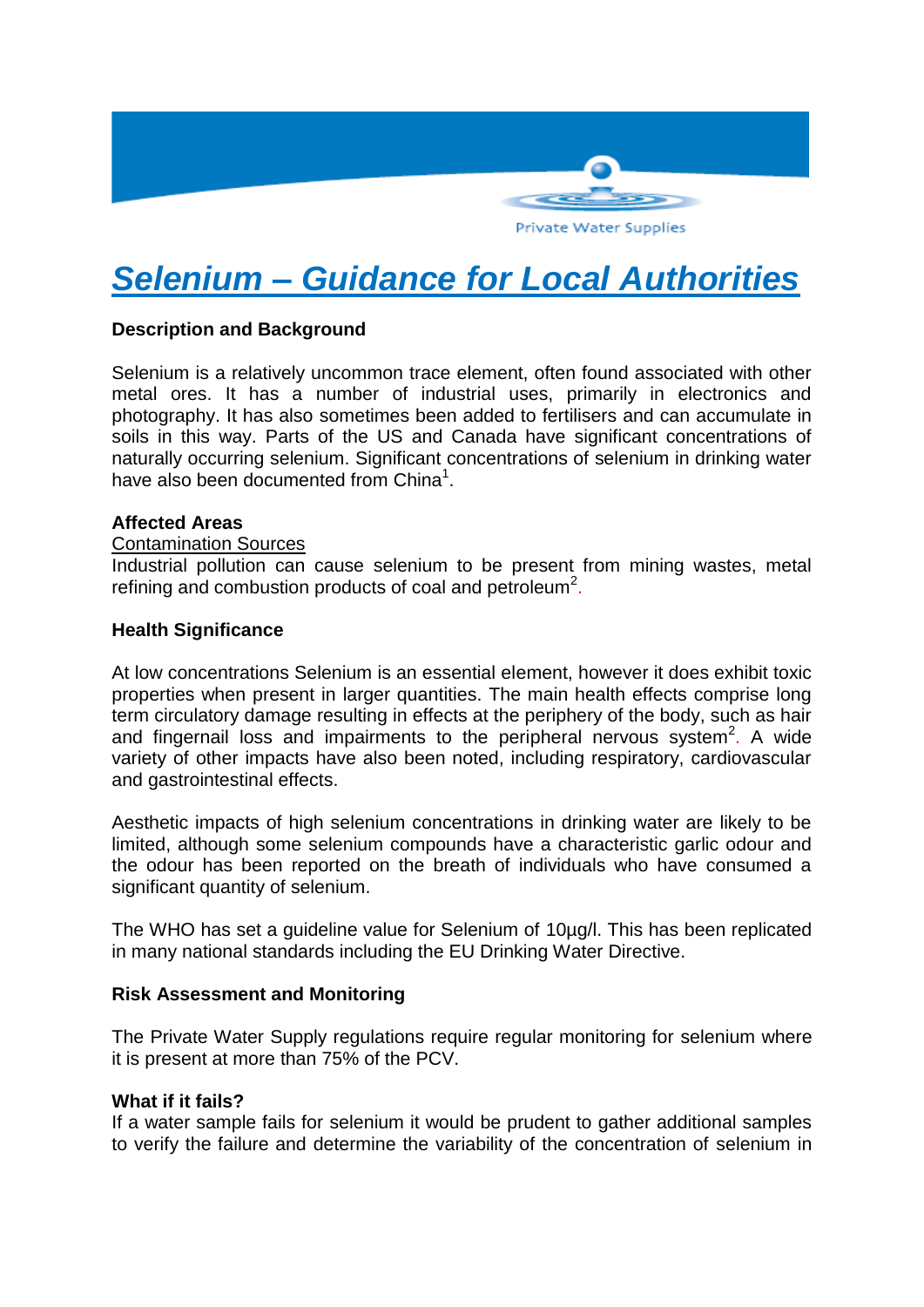water. If there are multiple sources, it would be worth sampling each one to determine whether one source has greater levels of contamination than the others.

# **Check the following:**

- Is it likely that selenium is naturally occurring, based on other sample data from supplies in the area and BGS data?
- Is there any history of industrial processes that could have used selenium?
- If multiple sources, are concentrations of selenium consistent across these?

Any failure of the selenium PCV will also exceed the WHO health-based guideline value. Health advice should be sought.

## **Options for resolving at source**

Catchment management options for selenium are likely to be limited. Where it is naturally occurring, it is likely to be fairly ubiquitous, although alternative water sources could be sought.

Where selenium is not known to occur naturally, industrial pollution should be suspected, especially if there is evidence of mining, smelting or manufacturing activities in the catchment. Remediation of contaminated land may be possible, but it is likely to be significantly cheaper and easier to abandon the source.

## **Treatment**

Selenium in its oxidised Se (VI) form, such as selenite, is most difficult to remove. Other forms are likely to be relatively easily removed from drinking water. WHO reports that adsorptive technologies using iron or aluminium oxides are successful. Ion exchange technologies have also been used with good results, as has reverse osmosis<sup>3</sup>. Base anion exchange systems have been shown to perform effectively on a large scale and it is likely that this is one of the most practical treatment solutions for small water supplies. Due to the chemical similarities between selenium and sulphur, it is suggested that sulphate will also be removed by the resin, making the process less economic for high sulphate waters $4$ .

The USEPA guidance on Selenium suggests that coagulation and filtration processes may be effective for selenium removal, although other sources contradict this. It is likely that the efficacy of this process depends strongly on the chemical form of the selenium. Coagulation is unlikely to be an appropriate solution for most small supplies in any case.

Point of use treatment is likely to be feasible, based on the technologies above. Filtration with activated alumina or iron oxide are likely to be simplest as they require minimal maintenance and no chemical regeneration, however a service contract or close monitoring to ensure timely media replacement would be advisable. Point of use ion exchange and RO units are also available.

# **References / Further reading**